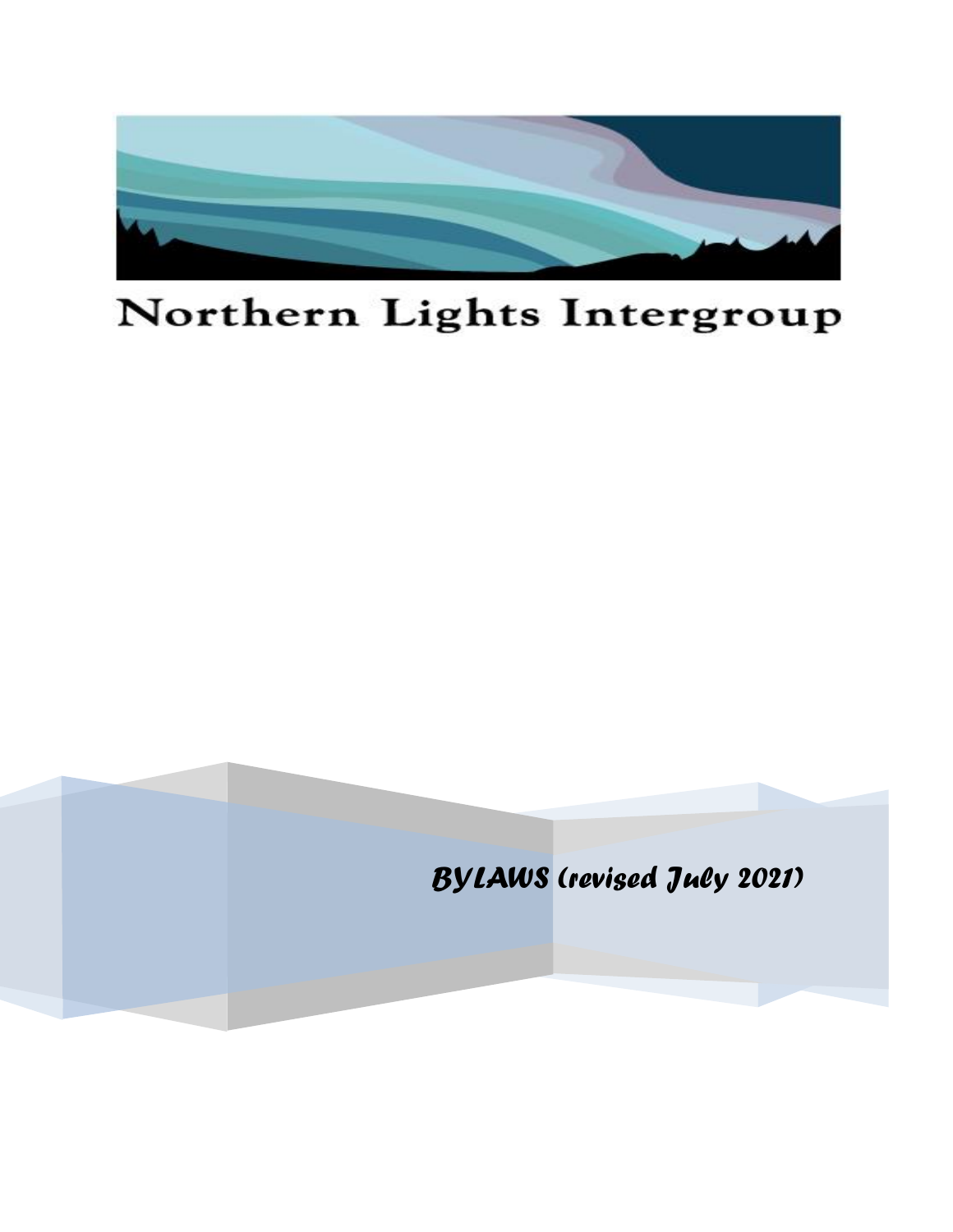# TABLE OF CONTENTS

| <b>ARTICLE I - NAME</b>                        | $\mathbf{3}$   |
|------------------------------------------------|----------------|
| <b>ARTICLE II - GUIDELINES</b>                 | $\mathbf{3}$   |
| <b>ARTICLE III - MEMBERS</b>                   | 5              |
| <b>ARTICLE IV - THE BOARD</b>                  | $\overline{7}$ |
| <b>ARTICLE V - MEETINGS</b>                    | 10             |
| <b>ARTICLE VI - FINANCIAL REVIEW</b>           | 10             |
| <b>ARTICLE VII - COMMITTEES</b>                | 11             |
| <b>ARTICLE VIII - FINANCIAL STRUCTURE</b>      | 12             |
| <b>ARTICLE IX - DISSOLUTION</b>                | 12             |
| <b>ARTICLE X - MAJOR POLICY MATTERS</b>        | 12             |
| <b>ARTICLE XI - AMENDMENTS TO THESE BYLAWS</b> | 13             |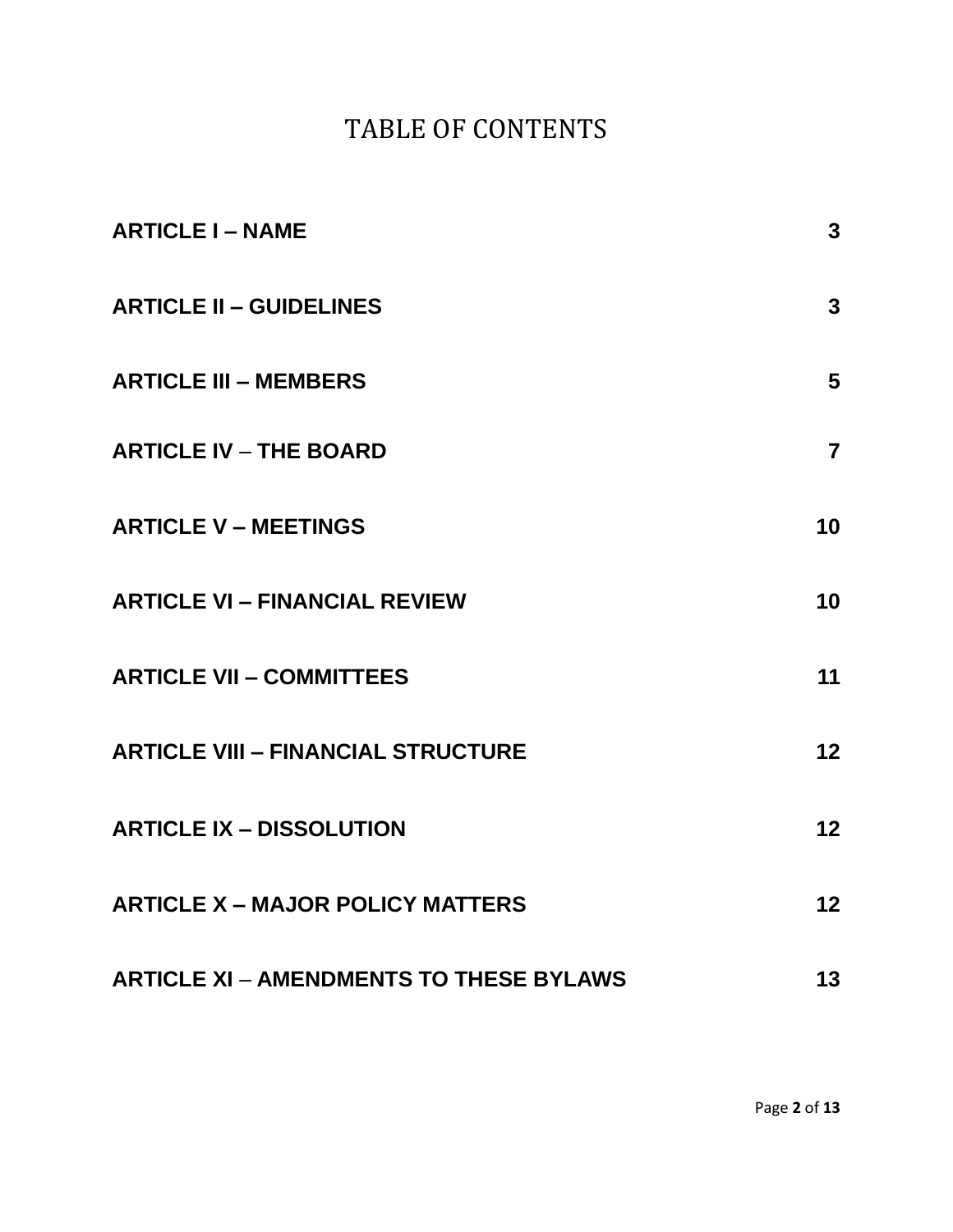# **ARTICLE I – NAME**

The name of this organization shall be *Northern Lights Intergroup of Overeaters Anonymous*, hereinafter known as NLI.

# **ARTICLE II – GUIDELINES**

## **Section A: Purpose**

The primary purpose is to carry the message of recovery to those with the problem of compulsive eating through the Twelve Steps and Twelve Traditions of Overeaters Anonymous (OA) guided by the Twelve Concepts of OA Service and to serve and represent the OA groups.

## **Section B: The Twelve Steps of Overeaters Anonymous**

- 1. We admitted we were powerless over food that our lives had become unmanageable.
- 2. Came to believe that a Power greater than ourselves could restore us to sanity.
- 3. Made a decision to turn our will and our lives over to the care of God *as we understood Him*.
- 4. Made a searching and fearless moral inventory of ourselves.
- 5. Admitted to God, to ourselves and to another human being the exact nature of our wrongs.
- 6. Were entirely ready to have God remove all these defects of character.
- 7. Humbly asked Him to remove our shortcomings.
- 8. Made a list of all persons we had harmed, and became willing to make amends to them all.
- 9. Made direct amends to such people wherever possible, except when to do so would injure them or others.
- 10. Continued to take personal inventory and when we were wrong, promptly admitted it.
- 11. Sought through prayer and meditation to improve our conscious contact with God *as we understood Him*, praying only for knowledge of His will for us and the power to carry that out.
- 12. Having had a spiritual awakening as the result of these steps, we tried to carry this message to compulsive overeaters and to practice these principles in all our affairs.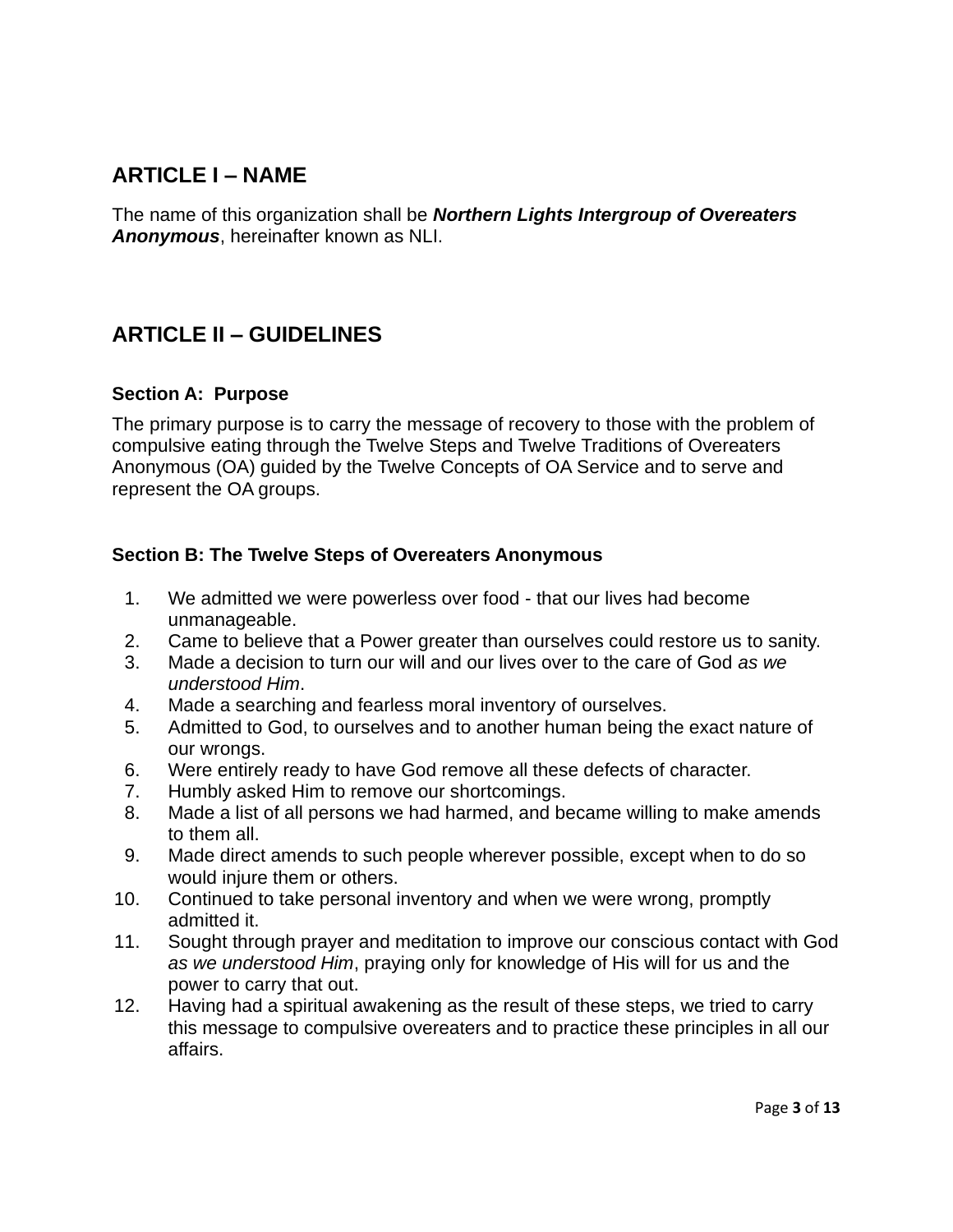## **Section C: The Twelve Traditions of Overeaters Anonymous**

- 1. Our common welfare should come first; personal recovery depends upon OA unity.
- 2. For our group purpose there is but one ultimate authority a loving God as He may express Himself in our group conscience. Our leaders are but trusted servants; they do not govern.
- 3. The only requirement for OA membership is a desire to stop eating compulsively.
- 4. Each group should be autonomous except in matters affecting other groups or OA as a whole.
- 5. Each group has but one primary purpose to carry its message to the compulsive overeater who still suffers.
- 6. An OA group ought never endorse, finance or lend the OA name to any related facility or outside enterprise, lest problems of money, property and prestige divert us from our primary purpose.
- 7. Every OA group ought to be fully self supporting, declining outside contributions.
- 8. Overeaters Anonymous should remain forever non-professional, but our service centers may employ special workers.
- 9. OA, as such, ought never be organized; but we may create service boards or committees directly responsible to those they serve.
- 10. Overeaters Anonymous has no opinion on outside issues; hence the OA name ought never be drawn into public controversy.
- 11. Our public relations policy is based on attraction rather than promotion; we need always maintain personal anonymity at the level of press, radio, films, television and other public media of communication.
- 12. Anonymity is the spiritual foundation of all these traditions, ever reminding us to place principles before personalities.

# **Section D: The Twelve Concepts of Service in Overeaters Anonymous**

- 1. The ultimate responsibility and authority for OA World Services reside in the collective conscience of our whole Fellowship.
- 2. The OA groups have delegated to *World Service Business Conference* the active-maintenance of our world services; thus, World Business Conference is the voice, authority and effective conscience of OA as a whole.
- 3. The Right of Decision, based on trust, makes effective leadership possible.
- 4. The Right of Participation ensures equality of opportunity for all in the decision making process.
- 5. Individuals have the right of appeal and petition in order to ensure that their opinions and personal grievances will be carefully considered.
- 6. *The World Service Business Conference* has entrusted the Board of Trustees with the primary responsibility for the administration of Overeaters Anonymous.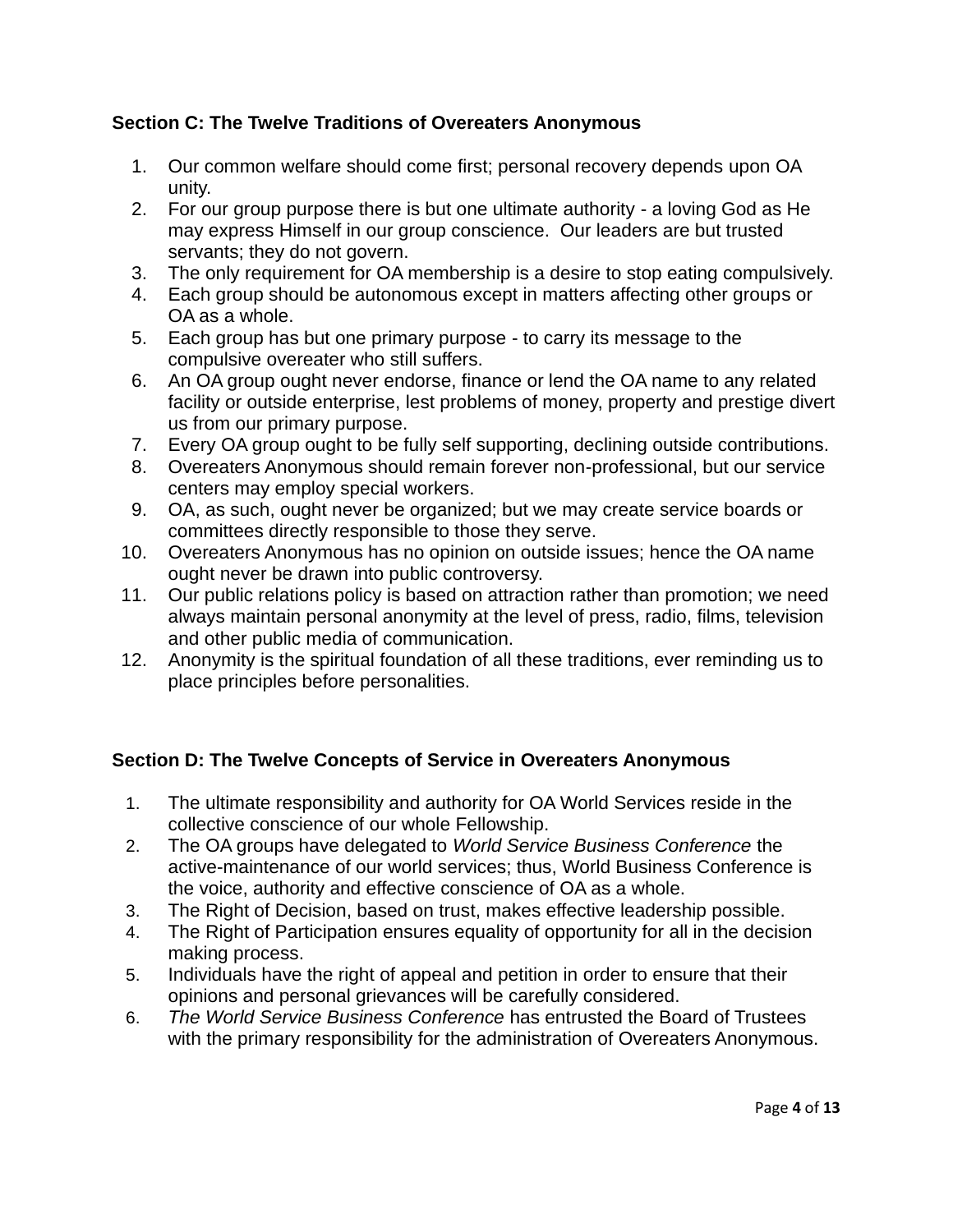- 7. The Board of Trustees has legal rights and responsibilities accorded to them by *OA Bylaws Subpart A*; the rights and responsibilities of the *World Service Business Conference* are accorded to it by tradition and by *OA Bylaws Subpart B.*
- 8. The Board of Trustees has delegated to its Executive Committee the responsibility to administer the World Service Office.
- 9. Able, trusted servants, together with sound and appropriate methods of choosing them, are indispensable for effective functioning at all service levels.
- 10. Service responsibility is balanced by carefully defined service authority; therefore duplication of efforts is avoided.
- 11. Trustee administration of the World Service Office should always be assisted by the best standing committees, executives, staffs, and consultants.
- 12. The spiritual foundation for OA service ensures that:
	- a. No OA committee or service body shall ever become the seat of perilous wealth or power;
	- b. Sufficient operating funds, plus an ample reserve, shall be OA's prudent financial principle;
	- c. No OA member shall ever be placed in a position of unqualified authority;
	- d. All important decisions shall be reached by discussion, vote and whenever possible, by substantial unanimity;
	- e. No service action shall ever be personally punitive or an incitement to public controversy; and
	- f. No OA service committee or service board shall ever perform any acts of government, and each shall always remain democratic in thought and action.

# **ARTICLE III – MEMBERS**

# **Section A – Membership**

Membership of the Intergroup (IG) with voice and vote includes the following:

- 1. Board Members
- 2. Group Representatives (GRs), which shall consist of one GR or an Alternate from each group within the geographic area. Only one vote per group. Geographic area shall be defined as:
	- a. Northern Alberta
	- b. Northwest Territories
	- c. Any OA Group that wants to be part of NLI.
- 3. Committee chairs (if holding another board position, shall have only one vote).

Visitors are welcome and have voice but *no* vote.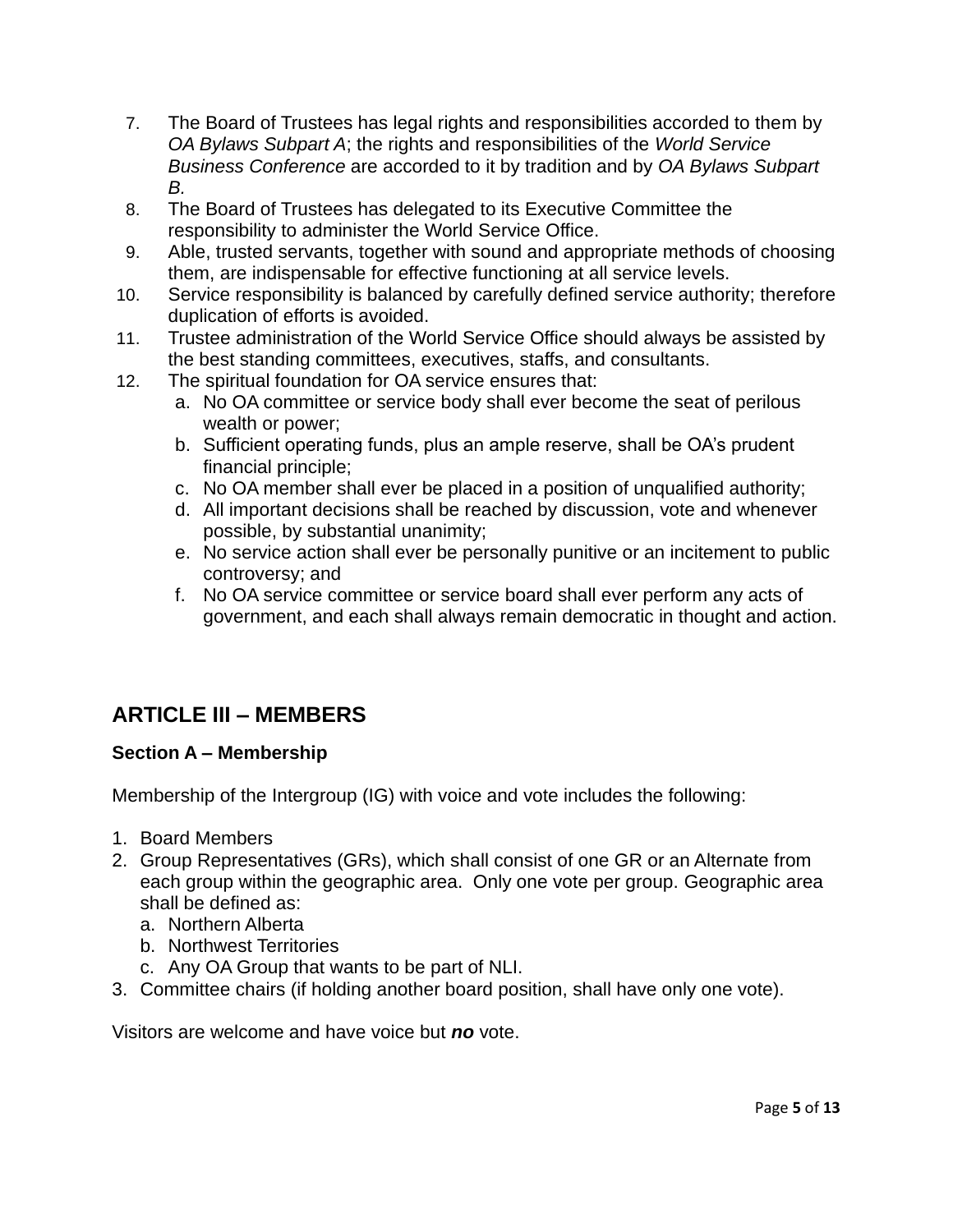## **Section B – Group Qualifications**

1. NLI endorses the definition of an OA group in *May 2021 Overeaters Anonymous, Inc. Bylaws. Subpart B, Article V, Section 1* as written and as it may be amended by a future *World Service Business Conference*.

These points shall define an Overeaters Anonymous group:

- a. As a group, they meet to practice the Twelve Steps and Twelve Traditions of Overeaters Anonymous, guided by the Twelve Concepts of OA Service.
- b. All who have the desire to stop eating compulsively are welcome in the group.
- c. No member is required to practice any actions in order to remain a member or to have a voice (share at a meeting).
- d. As a group they have no affiliation other than Overeaters Anonymous.
- e. It has affiliated as an Overeaters Anonymous group by registering with the World Service Office.
- 2. The composition of an intergroup:
	- a. Groups registered with the World Service office (WSO) that are within its region or geographic proximity may affiliate with an intergroup, except that virtual groups registered with WSO may affiliate without regard to geographic proximity.
	- b. Each intergroup has the autonomy to determine which groups may affiliate with it; that decision should always be guided by OA Traditions and Concepts.
- 3. Virtual groups (groups which replicate face-to-face meetings through electronic media) may be an Overeaters Anonymous group if they:
	- a. Otherwise meet the definition of Overeaters Anonymous groups;
	- b. Are fully interactive, and
	- c. Meet in real time.
- 4. No group may be registered with another Intergroup.
- 5. Any registered NLI group upon a two-thirds vote of all registered NLI groups may be expelled from membership for break of Traditions
- 6. Any member group wishing to withdraw from membership may do so upon a notice in writing to the Board through the Secretary. Deregistration process includes notification to the World Service Office, the Region One Chair, and the Region One Trustee. (Email is acceptable.)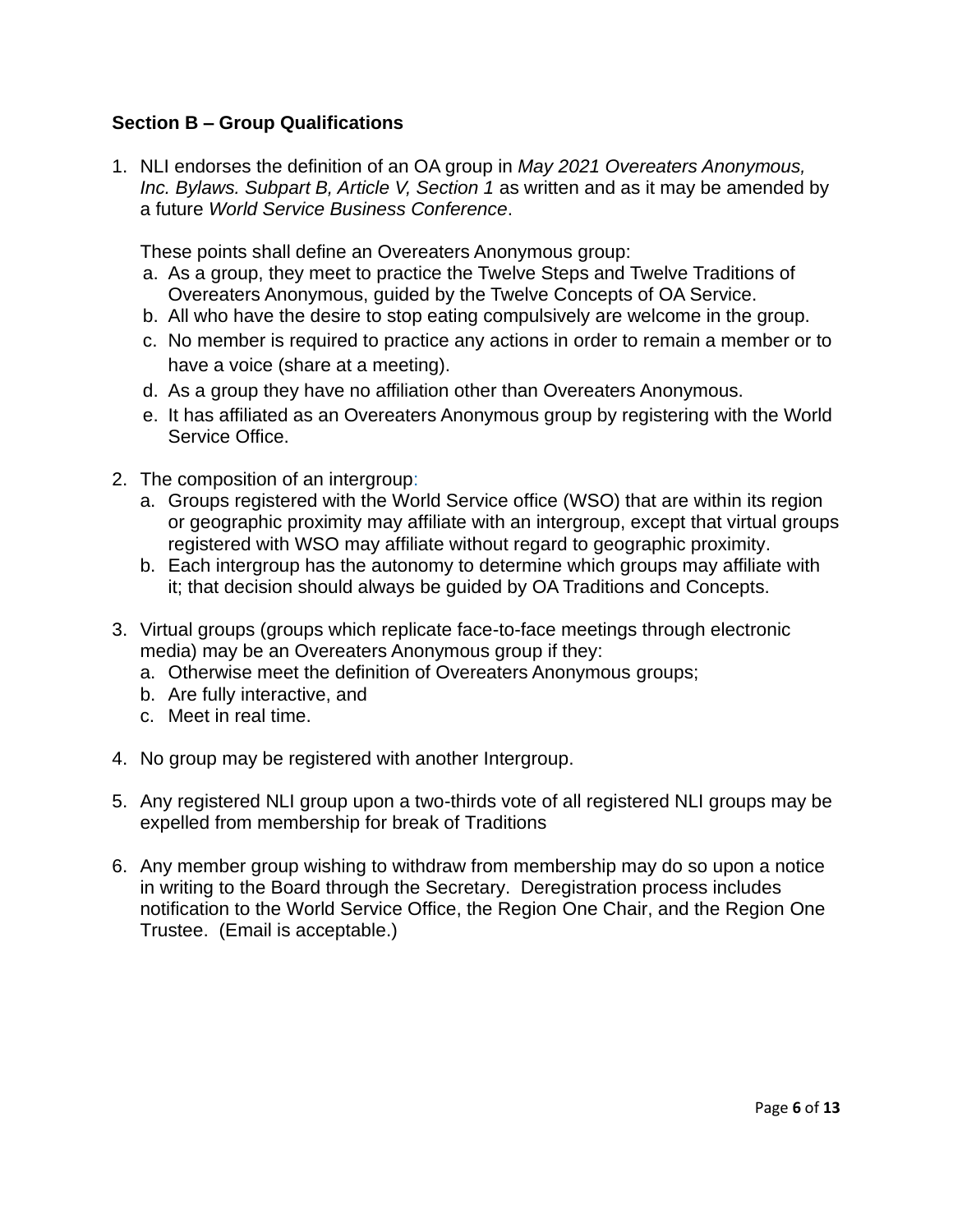## **Section C – Group Representatives (GR)**

- 1. GRs and Alternates shall be selected by the group conscience of the group they represent.
- 2. GRs and Alternates shall serve for a period designated by the group.
- 3. Qualifications for GRs-and Alternates
	- a. Willingness to serve.
	- b. Commitment to the Twelve Steps and Twelve Traditions.
	- c. Six (6) months attendance at OA meetings.
- 4. Responsibilities of GRs and Alternates
	- a. Attend all NLI meetings,
	- b. Shall regularly attend their group's OA meetings.
	- c. Act as liaisons between NLI and their group by:
		- i. Bringing group suggestions/ideas/concerns to NLI.
		- ii. Bringing NLI suggestions/ideas/concerns to their groups.
		- iii. Distributing pertinent information to their groups.
	- d. Update meeting lists and contact person for their meeting with NLI and WSO.

# **ARTICLE IV** – **THE BOARD**

#### **Section A – Officers**

- 1. The elected Board officers shall be**:**
	- Chair
	- Co-Chair
	- Treasurer
	- Secretary
	- Literature
	- Public Information
	- Special Events
	- Webmaster
	- Region One Representative
	- Region One Representative Alternative
	- World Service Delegate
	- World Service Delegate Alternative
- 2. Non-Elected Officers:
	- Past Chair
	- Committee Chairs or their Representatives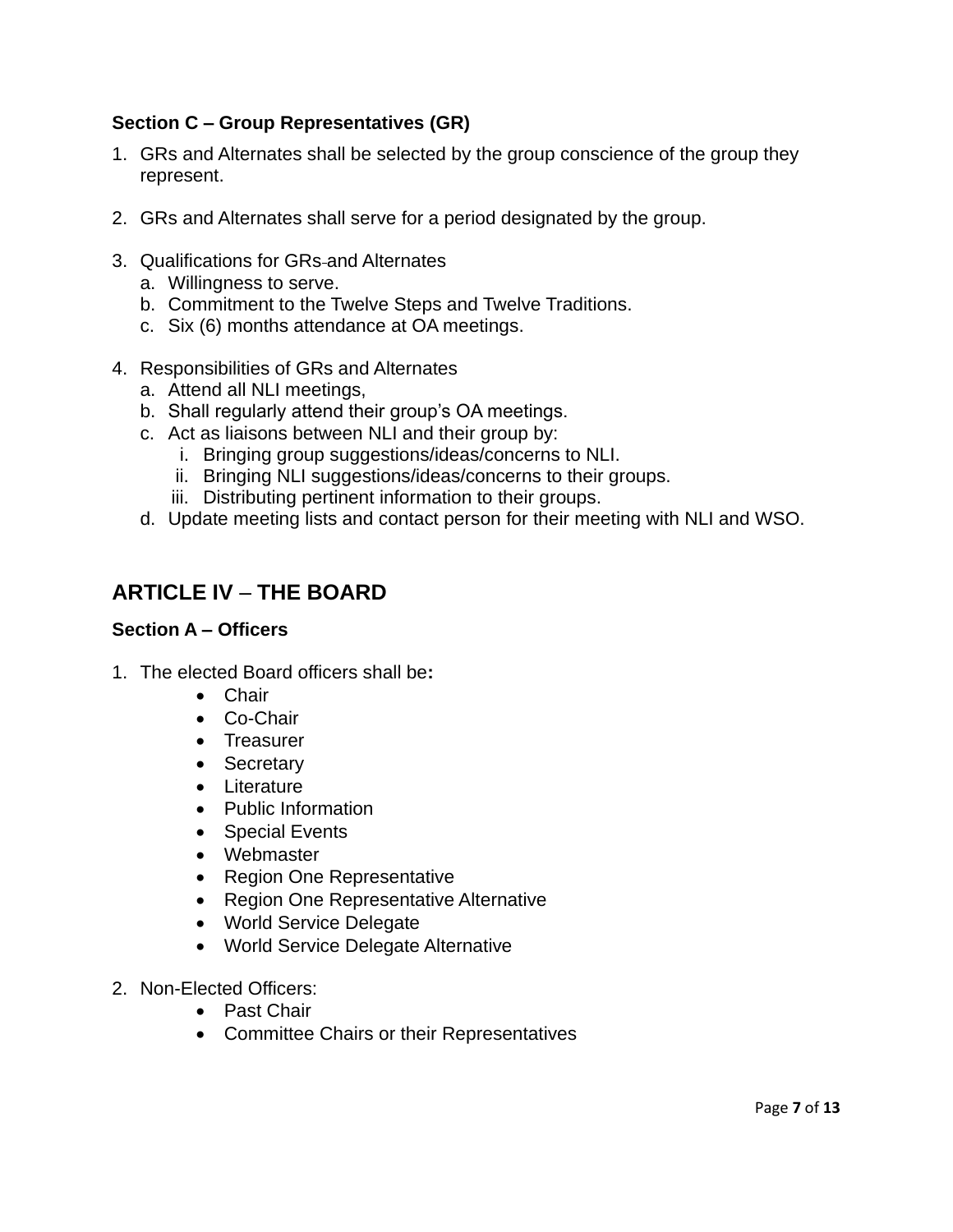## **Section B – Nominations to the Board**

- 1. Nominations to the board may be made:
	- a. From the floor at the time of election, and/or
	- b. By a nomination committee, and/or
	- c. By written submission to the Chair of NLI.
- 2. A nomination committee may be formed, at the discretion of NLI.

## **Section C – Qualifications**

- 1. Each Board Member shall:
	- a. Have at least one (1) year of current membership in OA,
	- b. Have a minimum of six (6) months of abstinence and/or recovery: A revised Abstinence and Recovery Policy was adopted at World Service Business Conference 2021. OA's revised policy states: "WSBC 2021 accepts the following: Abstinence is the action of refraining from compulsive eating and compulsive food behaviors while working towards or maintaining a healthy body weight. Spiritual, emotional, and physical recovery is the result of living and working the Overeaters Anonymous Twelve Step program on a daily basis." (Business Conference Policy Manual, 1988b [amended 2019, 2021]) c. Be regularly attending OA meetings,
	- d. Willingness to serve at the intergroup level,
	-
	- e. Have served or be serving at the group level, and
	- f. Be practicing the Twelve Steps, Twelve Traditions, and the Twelve Concepts of Service in Overeater Anonymous to the best of their ability.
- 2. The World Service Delegate must comply with the abstinence and length of service requirements in the *OA, Inc. Bylaws, Subpart B, Article X, Section 3 C 1.* Current requirements are one (1) year of current abstinence and at least two (2) years of service above the group level. (Above the group level means going to Intergroup, helping with a workshop or retreat, attending Region, or being on a committee for Intergroup.)

## **Section D – Responsibilities**

- 1. Attend all Board Meetings.
- 2. Continue to maintain abstinence, attend meetings and practice the Twelve Steps, Twelve Traditions and Twelve Concepts of OA Service to the best of their ability.
- 3. Notify Chair or Co-Chair 48 hours prior to the meeting, if unable to attend.
- 4. Perform their duties and responsibilities as set out in the latest NLI Roles and Responsibilities.
- 5. Serve as guardians of the Twelve Steps, Twelve Traditions and Twelve Concepts with respect to the functions of the IG.
- 6. Serve as guardian of funds and participate in an annual financial audit.
- 7. Provide a forum for the interchange of ideas and information for member groups.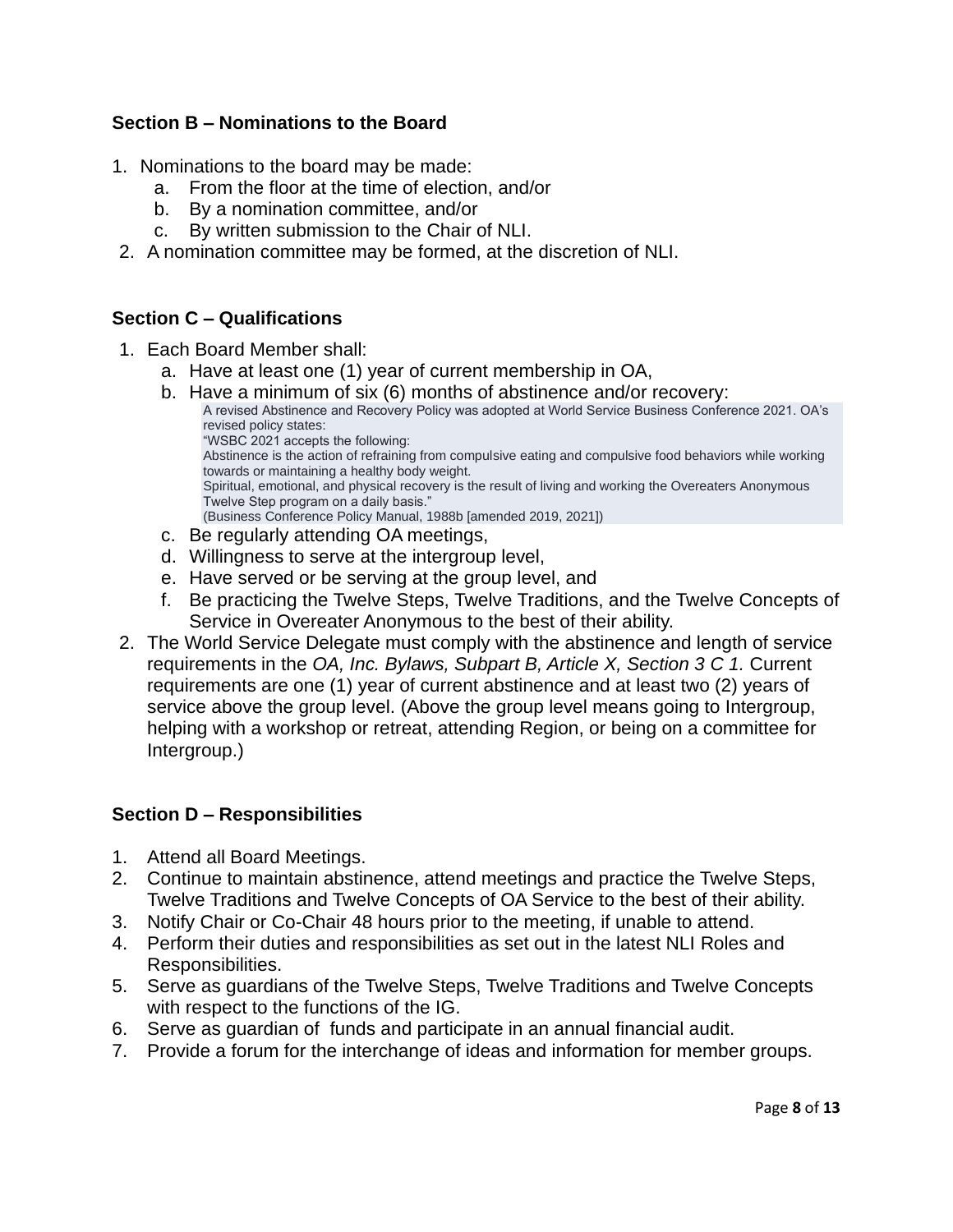# **Section E – Elections**

- 1. Shall be held yearly at the Annual General Meeting during the NLI Spring Retreat.
- 2. To be eligible for election to the Board, the nominees must:
	- a. Meet all qualifications as defined in *Article IV Section 3*, and
	- b. Understand the roles and responsibilities of the position as set out in the latest NLI Roles and Responsibilities.
- 3. Nominees must be present and receive a majority vote.
- 4. Voting shall be done by secret ballot. If there is only one nominee, that person will be unanimously accepted.

# **Section F – Term of Office**

- 1. Board members shall be elected for a two (2) year period and not serve more than two (2) consecutive terms in the same position.
- 2. In even numbered years, these positions shall be elected:
	- the chair,
	- secretary,
	- public information,
	- webmaster,
	- Region One Representative and
	- alternate Region One Representative.
- 3. In odd numbered years, these positions shall be elected:
	- the co-chair.
	- treasurer,
	- literature,
	- special events, and
	- World Service Delegate and
	- alternate World Service Delegate.

## **Section G – Vacancies and Resignations**

- 1. Any board member may resign at any time for any reason by giving the chair of NLI written notice.
- 2. If a board member is absent (with or without notice) from a meeting more than two (2) times in a fiscal year, the member may be removed from the position by a two-thirds (2/3) vote of the ballots cast either at a regular meeting or a meeting announced for that purpose.
- 3. Any board member may be removed from office for due cause by a two-thirds (2/3) vote of all NLI members present at a regular meeting or a special meeting announced for that purpose. This will be followed by written notification to the board member.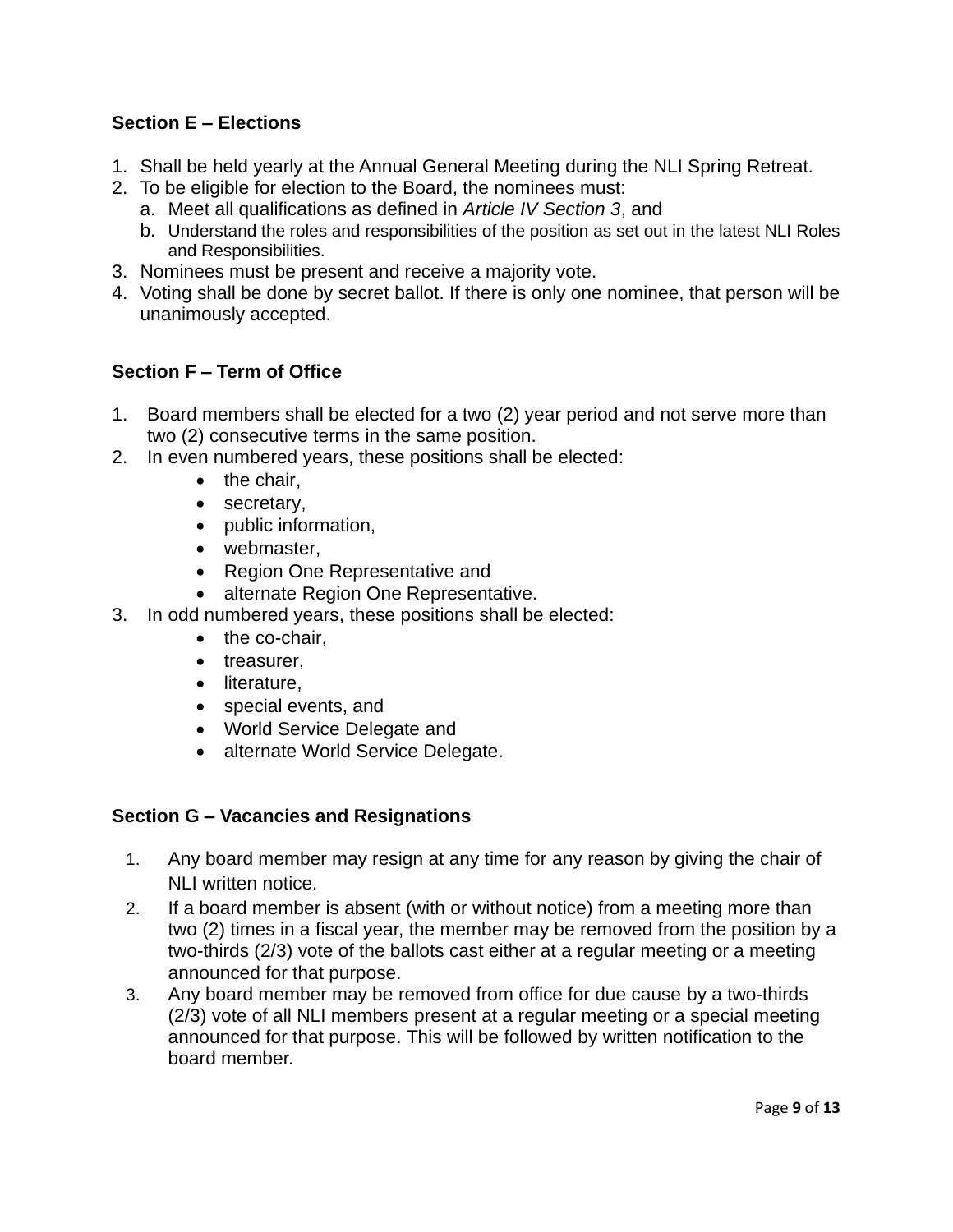4. Should any board member not be able to fulfill their roles and responsibilities, another person who meets the requirements of the position may be elected the position.

## **Section H – Filling of Vacancies**

- 1. The position shall be filled by majority vote at the next regular or special meeting of NLI**.**
- 2. The person elected to fill the vacancies shall:
	- a. Meet board qualifications (*Article IV, Section C*)
	- b. Be aware of all responsibilities of that position, and
	- c. Serve for the remainder of the unexpired term.

# **ARTICLE V – MEETINGS**

- A. Regular general meeting of NLI shall be held monthly on the second Saturday of the month.
- B. The board may select an alternate date with advance notice to all Board Members.
- C. All meetings shall be conducted in accordance with the latest edition of Robert's "Rules of Order".
- D. Minimum quorum requirements are: seven (7) people, of which a minimum of four (4) are to be Board members.
- E. The Executive Committee shall consist of Chair, Co-Chair, Secretary, and Treasurer; in the event that there is a vacancy or unavailability of any member of the committee the next executive in line may appoint another NLI member to take the place of the missing member of the board.
	- 1. The Executive Committee may call an emergency meeting to execute important time-sensitive matters arising between board meetings.
	- 2. This meeting may be called by any Executive Committee member, if the Chair is not available.
	- 3. This meeting may also be conducted by phone or conference call.

# **ARTICLE VI – FINANCIAL REVIEW**

- A. The books, accounts and records of the Treasurer shall be reviewed:
	- 1. Once a year by a duly qualified accountant or
	- 2. By two (2) members of the fellowship.
- B. The financial statement resulting from the review of the books for the previous year shall be submitted:
	- 1. At the latest by the October regular meeting.
	- 2. The fiscal year end shall be June 30<sup>th</sup>.
- C. The books and records are open to be inspected by any member of the fellowship.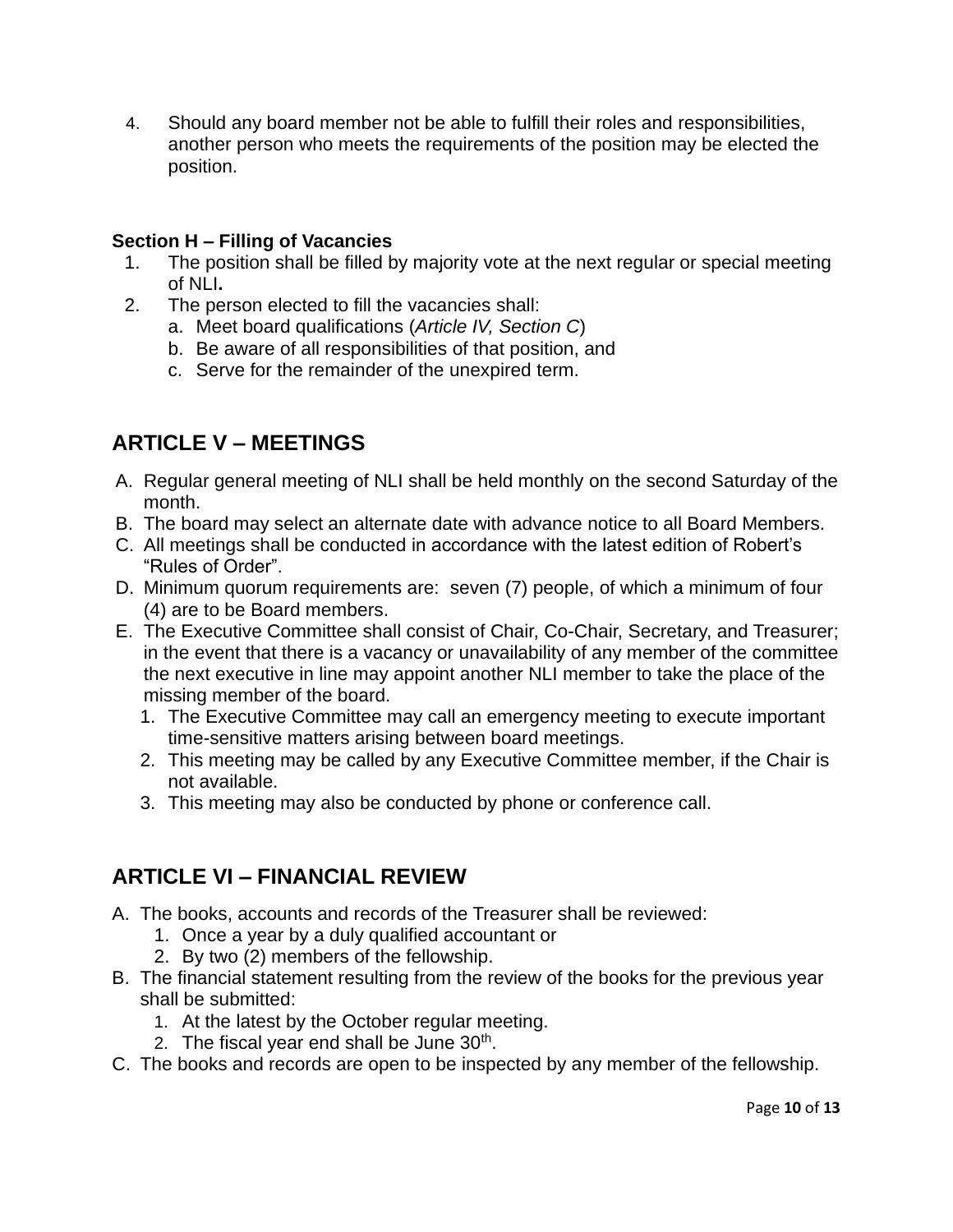# **ARTICLE VII – COMMITTEES**

## **Section A - Standing Committees**

A Standing Committee is a permanent and regular committee that may be established as required to carry out the purposes of the Intergroup in the most effective and efficient manner.

#### **Section B - Special Committees**

A Special Committee is a committee established by the Board for a limited time period to perform a particular study or investigation or task as decided by the Board.

## **Section C - Committee Appointments**

The chair shall appoint a committee chair from those GRs (group reps) or board members present. Any OA member present, meeting GR qualifications, may be appointed to chair a standing or special committee, with approval of the majority of the members present and voting.

#### **Section D - Committee Procedures**

Each standing or special committee shall be responsible for calling and holding meetings and establishing its method of procedures, subject to the approval of the Intergroup Board and the guidelines of the Twelve Traditions of OA.

## **Section E - Committee Responsibility**

Any committee decision and/or vote which establishes or changes a policy, sets a procedural plan for a special event or expends funds in excess of the approved budget, shall require approval by the Intergroup prior to implementation.

Each special committee chair shall submit a written report to the Intergroup within two (2) months of the end of any specific event coordinated by that committee. If any monies are expended from an approved budget, a detailed and itemized report shall be included with the committee report.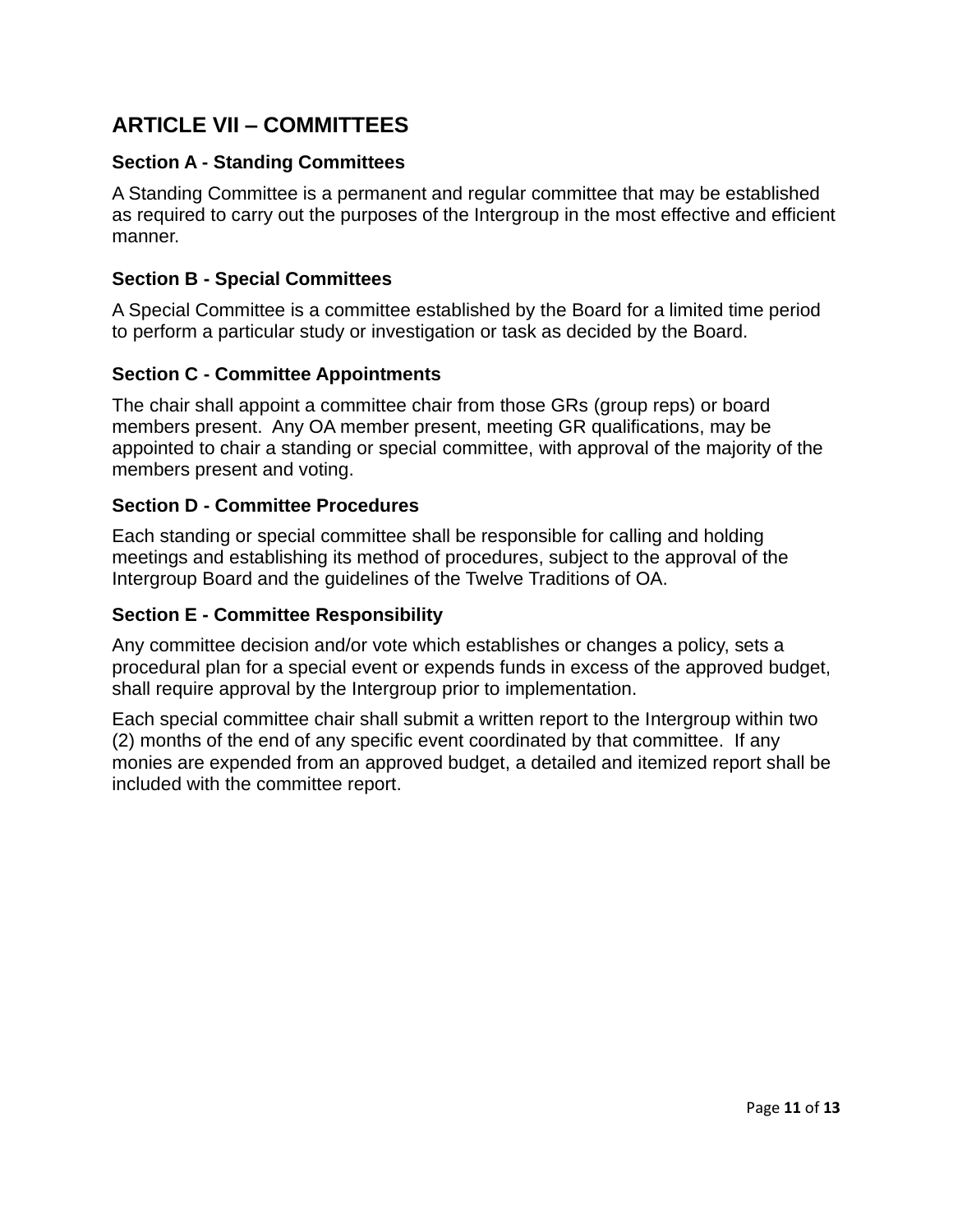# **ARTICLE VIII – FINANCIAL STRUCTURE**

- A. Voluntary contributions of the member groups shall be the primary source of funds.
- B. Secondary source of income may be such occasional projects or activities as may be authorized by the NLI according to Tradition Six.
- C. NLI may accept donations from OA members conforming with the general practice of OA.
	- 1. NLI shall maintain a bank account for dispersal funds,
	- 2. Cheques will require any two (2) signatures of the following four (4) Executive members: Chair, Co-Chair, Secretary and Treasurer.
	- 3. Electronic Funds Transfers (EFT) can be received by the treasurer.
	- 4. EFT can be sent by Treasurer to Region One or World Service per Motion to be made at an NLI meeting. For purchase of literature, the consent of at least one of the members of the Executive Committee will be necessary.
- D. No person serving on NLI shall receive any remuneration for services rendered.

# **ARTICLE IX – DISSOLUTION**

Upon the dissolution of this organization, after paying or adequately providing for the debts and obligations of this organization, the remaining assets shall be distributed to *World Service Organization* and to *Region One*. In order to complete deregistration, NLI must submit a written notice to the *World Service Office, Region One Chair* and *Region One Trustee.* (Email is acceptable).

# **ARTICLE X – MAJOR POLICY MATTERS**

- A. Matters which affect NLI and/or group/s within its service area shall be referred to NLI.
- B. Matters which relate to *Overeaters Anonymous* as a whole or which affect *Subpart A* of the *Bylaws of Overeaters Anonymous, Inc.* shall be referred to the Board of Trustees.